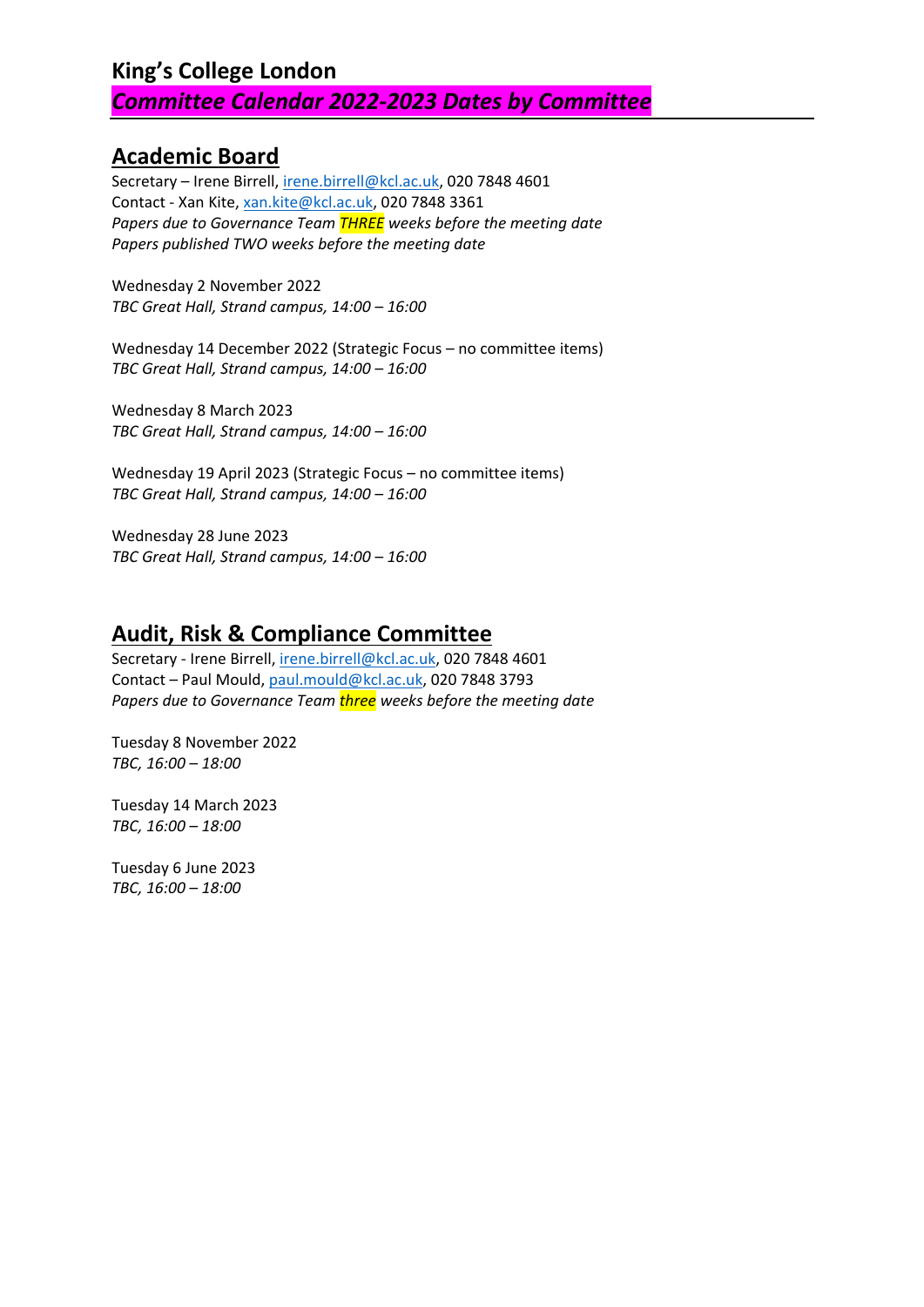# **King's College London**

### *Committee Calendar 2022-2023 Dates by Committee*

### **[Council](http://www.kcl.ac.uk/aboutkings/governance/council/index.aspx)**

Secretary – Irene Birrell, [irene.birrell@kcl.ac.uk,](mailto:irene.birrell@kcl.ac.uk) 020 7848 4601 Contact - Xan Kite, [xan.kite@kcl.ac.uk,](mailto:xan.kite@kcl.ac.uk) 020 7848 3361 *Papers due to Governance Team three weeks before the meeting date*

Wednesday 21 September 2022 *(STRATEGIC FOCUS) External venue TBC* Council Away Day

Tuesday 22 November 2022 *TBC, Denmark Hill Campus, 17:00 - 19:30* 

Thursday 19 January 2023 *(STRATEGIC FOCUS) TBC Council Room and Old Committee Room, Strand Campus, 17:00 - 19:30* Strategic Focus meeting

Thursday, 30 March 2023 *TBC Council Room/Henriette Raphael Function Room, Guy's Campus, 17:00 - 19:30* 

Thursday, 11 May 2023 *TBC Council Room, Strand Campus, 17:00 – 19:30*

Wednesday, 12 July 2023 *TBC 8th floor Bush House (North), Strand Campus, 17:00 - 19:30*

### **[Estates Strategy Committee](http://www.kcl.ac.uk/aboutkings/governance/committees/Estates/estates.aspx)**

Secretary – Irene Birrell, [irene.birrell@kcl.ac.uk,](mailto:irene.birrell@kcl.ac.uk) 020 7848 4601 Contacts – Committee arrangements - Joanna Brown, [joanna.brown@kcl.ac.uk,](mailto:joanna.brown@kcl.ac.uk) 020 7848 3459 *Papers due to Governance Team three weeks before the meeting date*

Monday 12 September 2022 (also a holder for a JOINT meeting with the Finance Committee) *TBC Council Room, Strand, 16:00 – 18:00*

Monday 7 November 2022 *Venue TBC, 10:00-12:00*

Tuesday, 17 January 2023 – JOINT Finance & Estates Strategy Committee meeting *TBC Council Room, Strand, 16:00 – 18:00*

Tuesday 28 February 2023 *Venue TBC, 9:45 - 11:45* 

Thursday, 4 May 2023 – JOINT Finance & Estates Strategy Committee meeting *TBC Council Room, Strand, 16:00 – 18:00*

Thursday 15 June 2023 *Venue TBC*, 9:45 - 11:45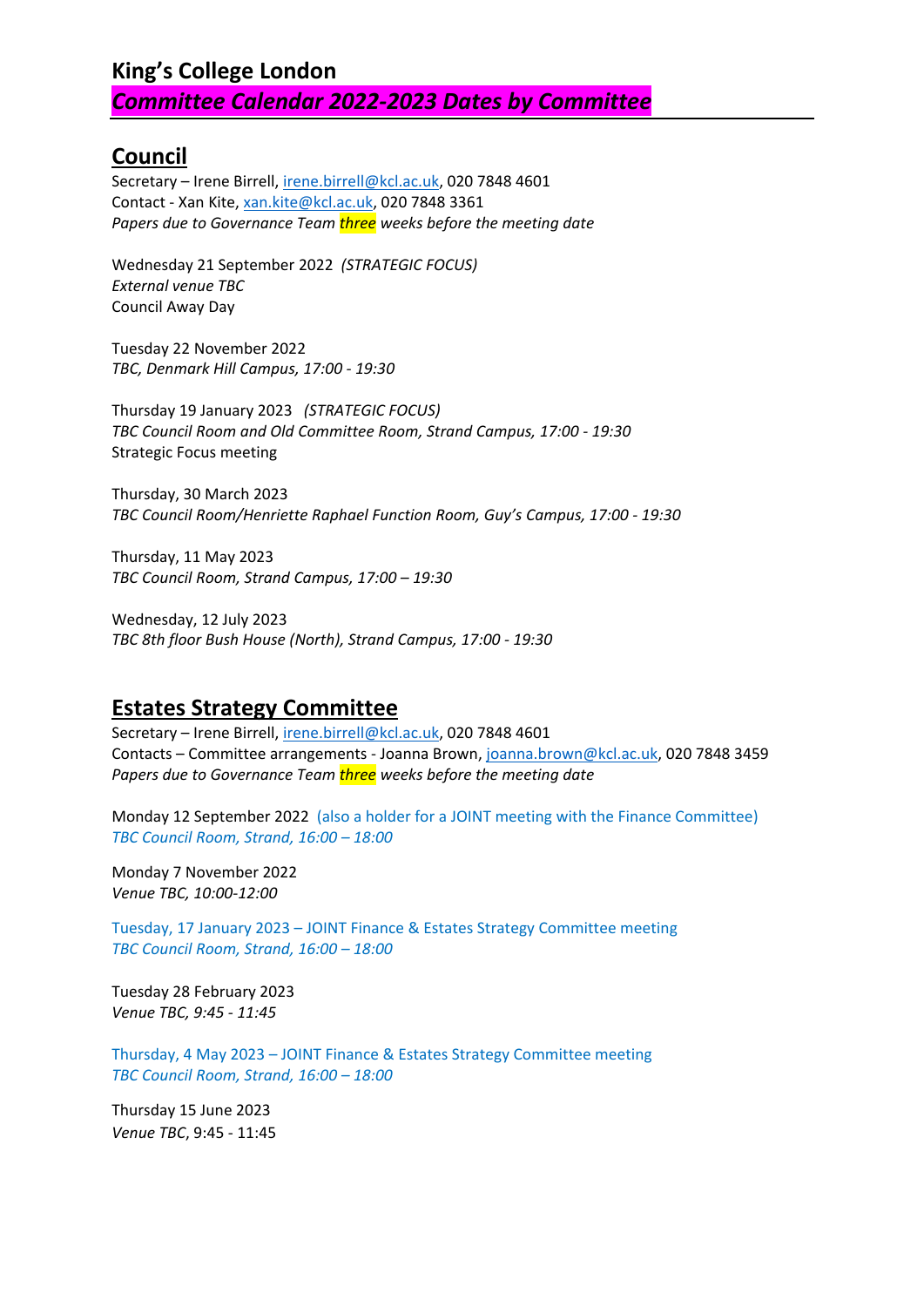### **King's College London** *Committee Calendar 2022-2023 Dates by Committee*

#### **[Fellowships & Honorary Degrees Committee](http://www.kcl.ac.uk/aboutkings/governance/committees/hondegrees.aspx)**

Secretary – Irene Birrell, [irene.birrell@kcl.ac.uk,](mailto:irene.birrell@kcl.ac.uk) 020 7848 4601 Contact - Joanna Brown, [joanna.brown@kcl.ac.uk,](mailto:joanna.brown@kcl.ac.uk) 020 7848 3459

Thursday 10 November 2022 *TBC Rooms SW1.13 & SW1.14, Somerset House East Wing, Strand Campus, 15:00 – 17:00*

#### **[Finance Committee](http://www.kcl.ac.uk/aboutkings/governance/committees/Finance/finance.aspx)**

Secretary - Irene Birrell, [irene.birrell@kcl.ac.uk,](mailto:irene.birrell@kcl.ac.uk) 020 7848 4601 Contacts – Committee arrangements – Xan Kite, [xan.kite@kcl.ac.uk,](mailto:xan.kite@kcl.ac.uk) 020 7848 3361 *Papers due to Governance Team three weeks before the meeting date*

*JOINT Finance & Estates Strategy Committee meetings – See Estates Strategy Committee above*

Monday 14 November 2022 *TBC Room 5.15, James Clerk Maxwell Building, Waterloo Campus,* 16:00 – 18:00

Thursday 9 March 2023 *TBC Council Room, Strand, 16:00 – 18:00*

Wednesday 21 June 2023 *TBC Room 5.15, James Clerk Maxwell Building, Waterloo Campus,* 16:00 – 18:00

#### **Governance & [Nominations Committee](http://www.kcl.ac.uk/aboutkings/governance/committees/Finance/finance.aspx)**

Secretary – Irene Birrell, [irene.birrell@kcl.ac.uk,](mailto:irene.birrell@kcl.ac.uk) 020 7848 4601 Contact - Xan Kite, [xan.kite@kcl.ac.uk,](mailto:xan.kite@kcl.ac.uk) 020 7848 3361

Thursday 20 October 2022 *TBC, Strand Campus, 16:00 – 18:00*

Thursday 23 February 2023 *TBC Small Committee Room, Strand Campus, 16:00 – 18:00*

Wednesday 14 June 2023 *TBC, Strand Campus, 16:00 – 18:00*